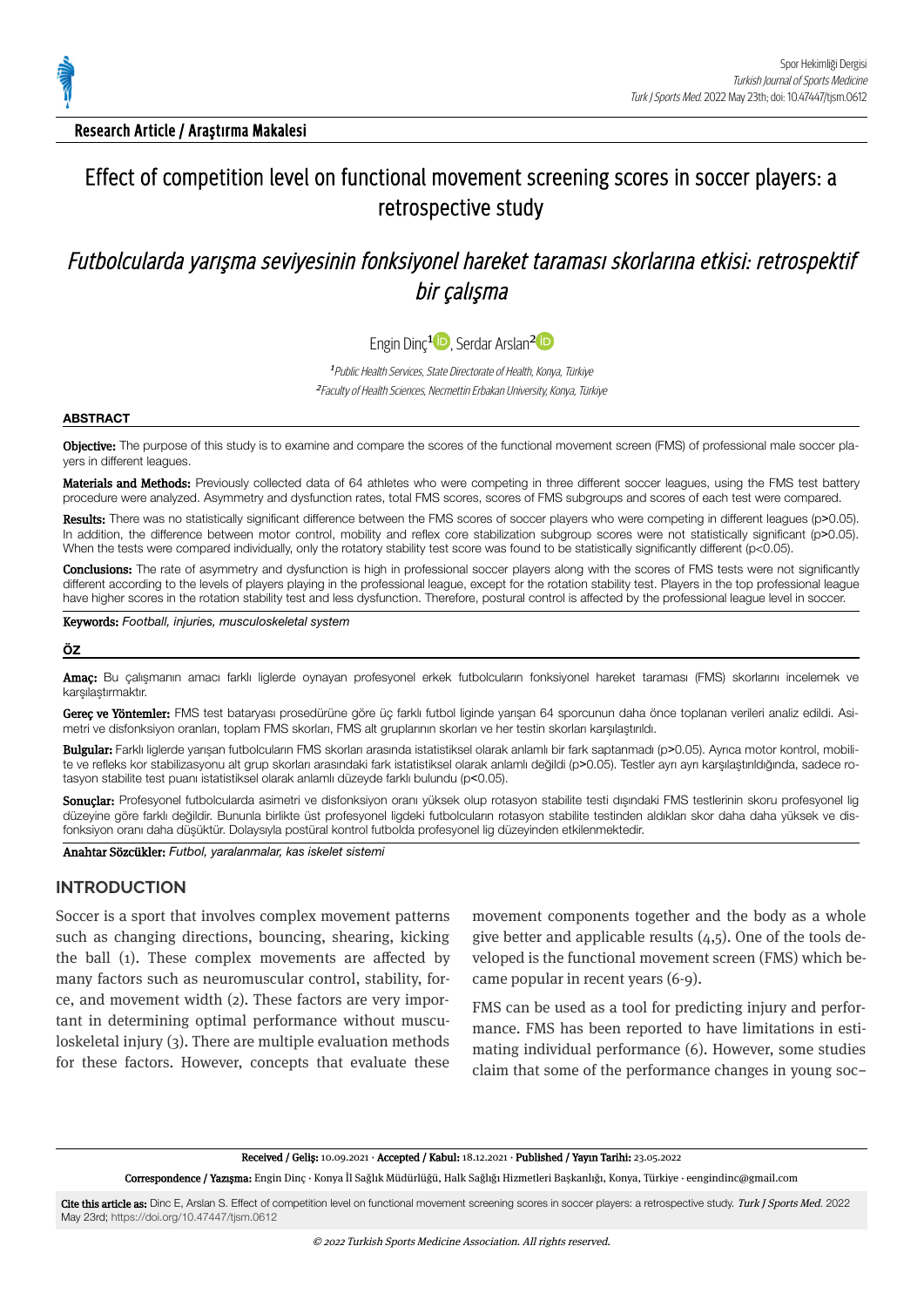cer players can be determined with the FMS test battery  $(7,8)$ . On the other hand, FMS was reported to be effective in predicting musculoskeletal injuries in team sports (6). In particular, it has been shown that there is strong correlation between the score of each movement pattern and the in $juries (9)$ .

Another focus of the research are the factors that determine or affect the FMS scores. Age and FMS results were found to be related. It was reported that the FMS threshold score was reached towards the end of the adolescent period, and the score increased during this period (10). Gender is another variable that determines FMS scores. Women's FMS scores are lower than men's (11). Another factor affects FMS scores: athletes with a history of injury score lower in the FMS  $(12)$ . Playing positions of athletes also affects FMS scores  $(13).$ 

It is known that many factors such as balance, muscle strength, and technical skills in soccer differ according to the level of the league  $(14,15)$ . Thus, it can be expected that the FMS scores of players will also be affected by the level of the league they are playing in. There is evidence that FMS scores in female soccer players are affected by the level of competition (16), but the rates of functional deficit and asymmetry in different category professional male soccer players are not known yet. Are there similar deficits or asymmetries in all professional categories for male soccer players? Is there a relationship between competition level and FMS scores in male soccer players? Is playing in the professional league a determinant for the FMS score for male soccer players? In the light of these questions, we hypothesized that FMS scores will be affected by the level of competition, that is to say, FMS scores of professional soccer players in the upper leagues will be higher. This study aimed to examine and compare the FMS scores of professional male soccer players in different leagues.

# **MATERIALS and METHODS**

## **Study Design**

The study utilized a retrospective design to determine the relationship between FMS score and competition level. The dependent variables of interest included composite, subgroup and individual scores of FMS tests. The study was approved by the Non-Drug and Medical Device Research Ethics Committee of Necmettin Erbakan University Faculty of Medicine (meeting number 93 held on 13.09.2019, decision number 2019/2065). The study was conducted according to the Declaration of Helsinki. Informed consent was requested from the participants or their relatives, when applies.

### **Functional Movement Screen**

FMS consists of a series of tests that are short-term, easy to apply and do not require complex measuring equipment. With FMS tests, functional movement deficits and asymmetries related to neuromuscular control, reflex core stabilization and range of motion can be demonstrated  $(17)$ . The test battery consists of seven movement patterns. These seven movement patterns are observed and scored between zero and three (18,19). Athletes with an FMS total score of ≤14 are more likely to experience a musculoskeletal injury than those with a higher score  $(20,21)$ . Threshold points considered are ≤6 for motor control, ≤4 for mobility, and for reflex core stabilization (22,23). The FMS test battery is highly reliable for the same and different testers, but there are doubts about its validity  $(24)$ .

## **Functional Movement Screen Test Battery Procedure**

Physical data of the soccer players were recorded before the test and the inclusion criteria of test battery were queried. The athletes were provided with the appropriate clothing (shorts, t-shrts and rubber shoes). All assessments were made after all the participants took a day off training. Soccer players were evaluated according to the FMS test protocol and data were recorded. The test protocol was performed using the official FMS kit. The FMS expert explained each test and the participants performed the tests three times. Best scores of participants from each test were recorded. For the tests performed blaterally, the lowest score for the right and left sides was accepted as the test score. The total score was obtained by collecting the score of seven tests. Deep squat, hurdle step and inline lunge test scores were added to calculate the motor control score; shoulder mobility and active straight leg raise test scores were added to calculate the mobility score, and trunk stability pushup and rotatory stability test scores were added to calculate the reflex stabilization score  $(17-21)$ .

Exclusion criteria of the test battery were as follows: having any musculoskeletal injury at the time of testing, having conducted high-intensity training within 24 hours prior to the application of the test protocol, verbally reported fatigue, having consumed alcohol within 48 hours prior to the application of the test protocol, having taken anti-inflammatory, muscle relaxant or pain medication within 48 hours prior to the application of the test protocol, and having consumed a stimulant substance like caffeine within 12 hours prior to the application of the test protocol. In addition, data of soccer players who received o from any tests were not used in the analysis of the data  $(13)$ .

## **Data Preparation**

The data were collected in Antalya in December 2018. All soccer players were evaluated by a sports physician and a physiotherapist. The data were analyzed in September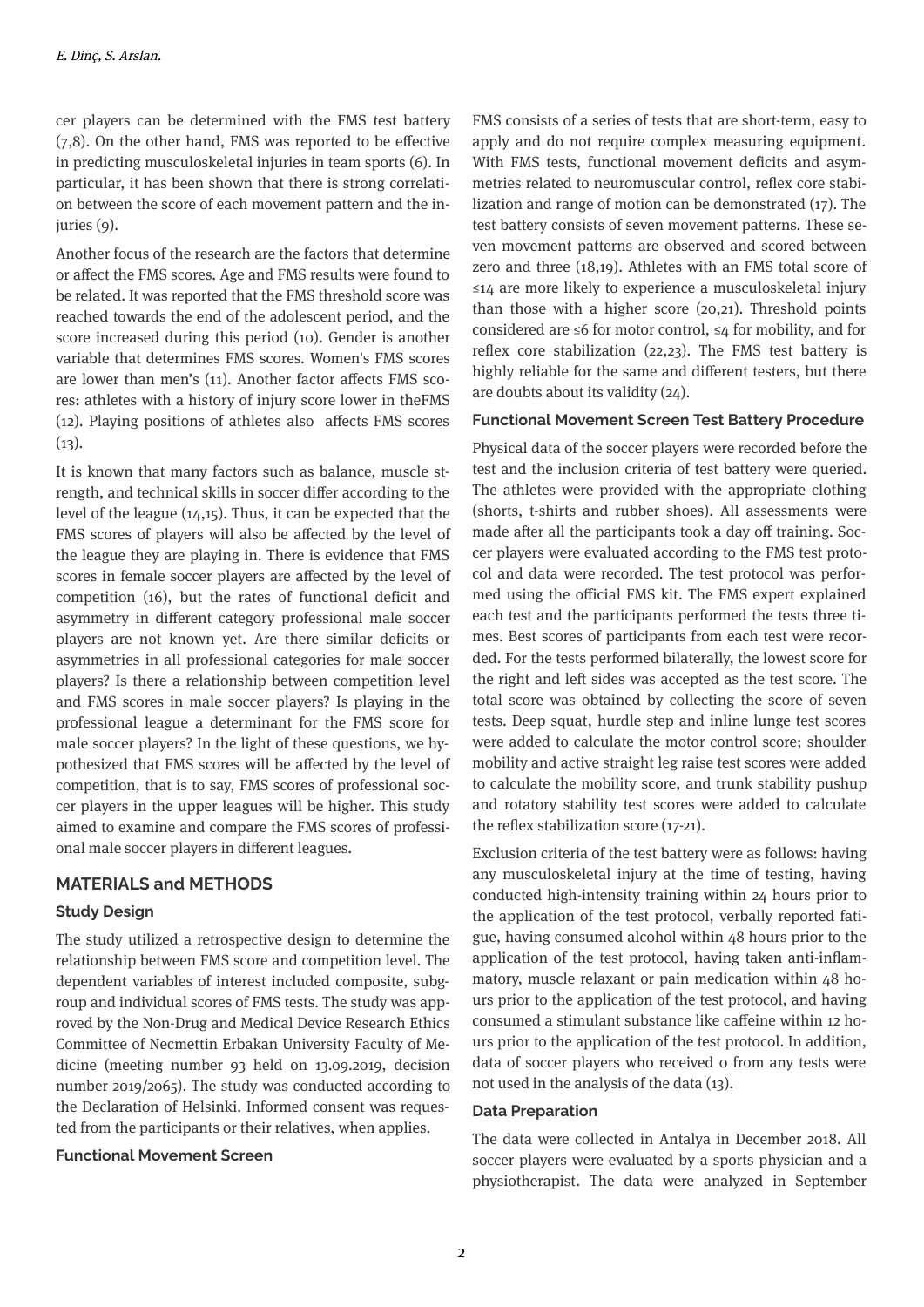2019. A total of 64 professonal male soccer players were included in the study. Twenty three of them were soccer players in Super League, 23 in the First League and 18 in the Second League. Four participants were excluded because of existing musculoskeletal injury, likewise three because they scored 0 on their FMS tests, and two because they reported fatigue.

## **Analyss of Data**

All data were analyzed using SPSS statistical software (version 21, IBM Corporation, Armonk, NY). Descriptive data, statistics for each FMS test score, subcategory scores and total FMS score were calculated. The physical characteristics of the participants, rates of dysfunctions and asymmetries in the groups were used. Continuous variables were expressed as means  $\pm$  standard deviation, median (minimum and maximum values), and categorical variables as percentages. Shapiro-Wilk test was used to examine the fit for normal distribution. One-way Anova test was used in the analysis of the data that met the parametric test assumptions, and the Kruskall-Wallis test was used in the analysis of the data that did not provide the parametric test assumptions. The Chi-square test was used in the analysis of percentage distributions. p<0.05 was considered significant.

# **RESULTS**

p<0.05

Data of 64 soccer players compatible with study area criteria were analyzed. Soccer players in the Super League, First League and Second league were grouped as Super Group (SUG), First Group (FIG) and Second Group (SEG), respectively. Physical characteristics of participants are given in Table 1.

| <b>Table 1.</b> Physical characteristics of the participants                                             |                 |                 |                 |                    |  |  |
|----------------------------------------------------------------------------------------------------------|-----------------|-----------------|-----------------|--------------------|--|--|
| Parameter                                                                                                | <b>SUG</b>      | <b>FIG</b>      | <b>SEG</b>      | р                  |  |  |
| Age $(yr)$                                                                                               | $28.7 \pm 3.8$  | $27.0 \pm 4.6$  | $20.9 \pm 1.9$  | $0.001a$           |  |  |
| Weight (kg)                                                                                              | $77.2 \pm 6.5$  | $72.9 \pm 5.1$  | $73.6 \pm 5.1$  | $0.077^{b}$        |  |  |
| Height (cm)                                                                                              | $180.5 \pm 6.0$ | $180.3 \pm 7.1$ | $180.6 \pm 5.8$ | 0.358 <sup>b</sup> |  |  |
| SUG: Super League soccer players, FIG: First League soccer players, SEG: Se-                             |                 |                 |                 |                    |  |  |
| cond League soccer players; p <sup>a</sup> : one-way Anova test, p <sup>b</sup> : Kruskal-Wallis test,*: |                 |                 |                 |                    |  |  |

Deep squat, inline lunge and rotary stability were the most frequent  $(43.5\%)$  dysfunctional patterns in the SUG. In FIG and SEG, rotatory stability  $(73.9\%, 77.8\%)$  was found to be the test with the most dysfunction. Rotatory stability dysfunction was seen more frequently in FIG and SEG than in  $SUG$  (p<0.05). Participants' FMS tests scores are given in Table 2.

| <b>Table 2.</b> Individual FMS test scores of participants |                |           |            |            |            |                  |
|------------------------------------------------------------|----------------|-----------|------------|------------|------------|------------------|
| Test                                                       | Score          | All       | <b>SUG</b> | <b>FIG</b> | <b>SEG</b> | $p^{\mathrm{a}}$ |
|                                                            |                | 25(39.1)  | 10(43.5)   | 09 (39.1)  | 06(33.3)   |                  |
| Deep squat                                                 | $\overline{c}$ | 39(60.9)  | 13(56.5)   | 14 (60.9)  | 12 (66.7)  | 0.807            |
|                                                            | 3              |           |            |            |            |                  |
| Hurdle step                                                |                | 10(15.6)  | 06(26.1)   | 04(17.4)   |            |                  |
|                                                            | $\overline{c}$ | 52(81.3)  | 16 (69.6)  | 19 (82.6)  | 17(94.4)   | 0.085            |
|                                                            | 3              | 02(03.1)  | 01(04.3)   |            | 01(05.6)   |                  |
| Inline lunge                                               |                | 19 (29.7) | 10(43.5)   | 0,5(21.7)  | 04(22.7)   |                  |
|                                                            | $\overline{c}$ | 44 (68.7) | 12(52.2)   | 18(78.3)   | 14 (77.8)  | 0.332            |
|                                                            | 3              | 01(01.6)  | 01(04.3)   |            |            |                  |
|                                                            |                | 26(40.6)  | 09(39.1)   | 08(34.8)   | 09(50.0)   |                  |
| Shoulder mobility                                          | $\overline{c}$ | 26 (40.6) | 06(26.1)   | 13(56.5)   | 07(38.9)   | 0.399            |
|                                                            |                | 12(18.8)  | 08(34.8)   | 02(08.7)   | O2(11.1)   |                  |
|                                                            |                | 11(17.2)  | 06(26.1)   | 0.3(13.0)  | O2(11.1)   |                  |
| Active straight leg raise                                  | $\overline{c}$ | 41(64.1)  | 12(52.2)   | 15(65.2)   | 14 (77.8)  | 0.761            |
|                                                            | 3              | 12(18.7)  | 0,5(21.7)  | 0,5(21.7)  | O2(11.1)   |                  |
|                                                            |                | 16(25.0)  | 07(30.4)   | 02(08.7)   | 07(38.9)   |                  |
| Trunk stability pushup                                     | $\overline{c}$ | 34(53.1)  | 08(34.8)   | 17(73.9)   | 09(50.0)   | 0.194            |
|                                                            | 3              | 14(21.9)  | 08(34.8)   | 04(17.4)   | O2(11.1)   |                  |
|                                                            |                | 41 (64.1) | 10(43.5)   | 17(73.9)   | 14 (77.8)  |                  |
| <b>Rotatory stability</b>                                  | $\overline{c}$ | 23(35.9)  | 13(56.5)   | 06(26.1)   | 04(22.2)   | $0.037$ *        |
|                                                            | 3              |           |            |            |            |                  |

Figures as n (%); FMS: Functional movement screen, SUG: Super League soccer players, FIG: First League soccer players, SEG: Second League soccer players; p<sup>a</sup>: Chi-square test,\*: p<0.05

The total FMS score was found to be 12.3  $\pm$  2.3 when data of all players were evaluated together. Movement, mobility and reflex core stabilization scores were respectively  $5.20 \pm$ 0.97, 3.79  $\pm$  1.11 and 3.32  $\pm$  0.99. The total FMS, motor control, mobility and reflex core stabilization scores of groups were not different ( $p>0.05$ ). When tests were compared individually, only the rotatory stability test score was found to be different  $(p<0.05)$  (Table 3).

Among all participants, the rate of those who were below the mobility score threshold was  $45.0\%$ , the rate of those who were below the reflex core stability score was  $61.0\%$ ,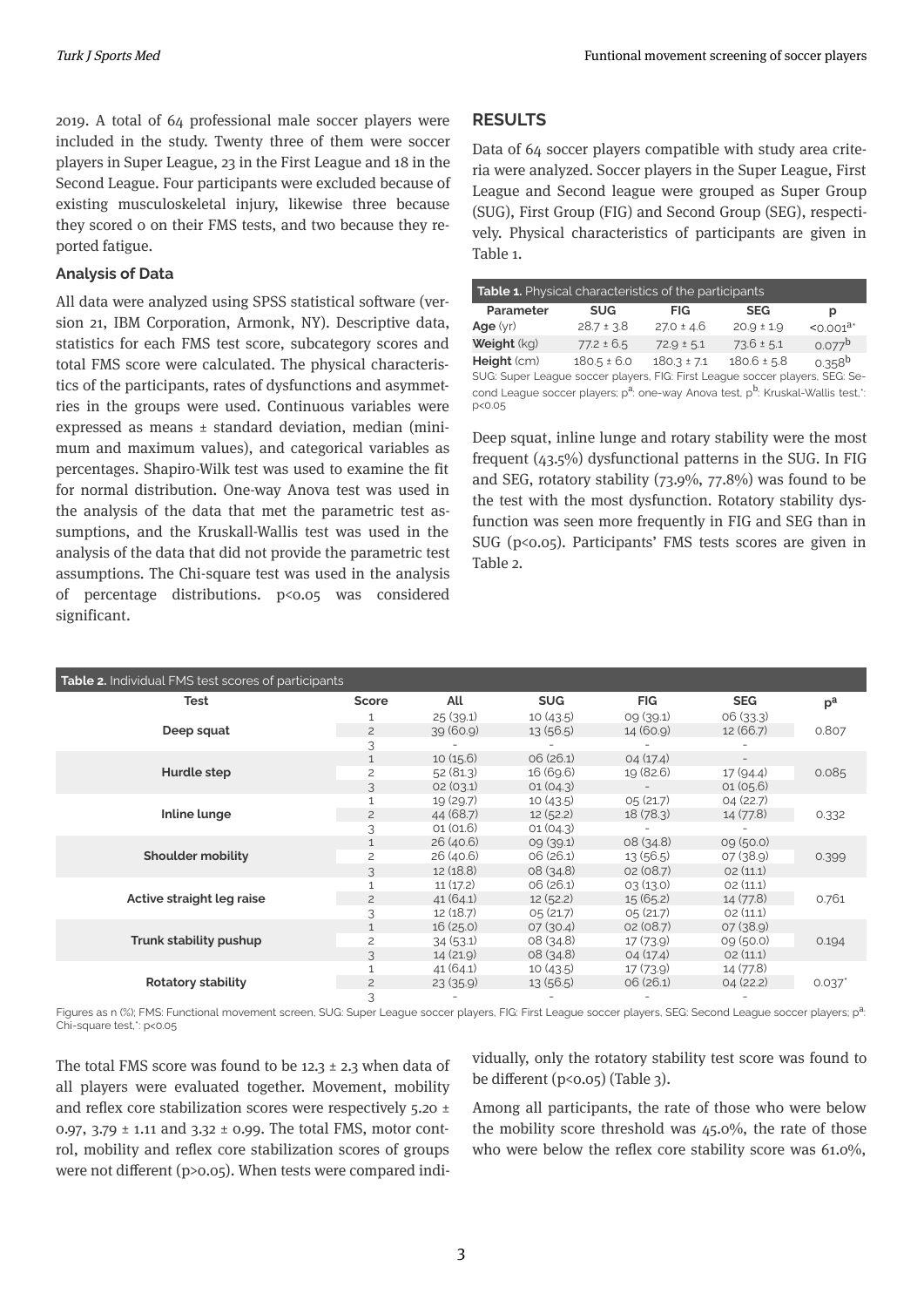re threshold was 51.6%. Proportion of players with mobility and reflex core stability score below the threshold was higher in the FIG  $(61.1\%, 72.2\%)$ , the ratio of soccer players under the motor control score threshold score was higher in SUG  $(65.2\%)$ . The distribution of the total scores and the sub-scores of the groups were not different (Table  $4$ ).

The rate of players wth at least one asymmetry was 76.6%, with at least one asymmetric pattern or more than a score of 95.3%. Shoulder mobility was the most common asymmetric test in all players. In the SUG, hurdle step  $(26.1\%)$ , inline lunge  $(26.1\%)$  and shoulder mobility  $(26.0\%)$  were observed to be the most frequent asymmetric tests. The most common asymmetrical test was the shoulder mobility test in the FIG and SEG  $(34.8\%, 37.5\%)$ . The distribution of the asymmetric tests of the groups were not different  $(p>0.05,$  Figure 1).

| <b>Table 3.</b> Comparison of FMS test scores of groups |            |            |            |             |  |
|---------------------------------------------------------|------------|------------|------------|-------------|--|
| Test                                                    | <b>SUG</b> | <b>FIG</b> | <b>SEG</b> | $p^{\rm a}$ |  |
| Deep squat                                              | $2(1-2)$   | $2(1-2)$   | $2(1-2)$   | 0.80        |  |
| Hurdle step                                             | $2(1-3)$   | $2(1-2)$   | $2(2-3)$   | 0.08        |  |
| Inline lunge                                            | $2(1-3)$   | $2(1-2)$   | $2(1-2)$   | 0.33        |  |
| Motor control                                           | $5(3-7)$   | $6(3-6)$   | $6(4-7)$   | 0.21        |  |
| <b>Shoulder mobility</b>                                | $2(1-3)$   | $2(1-3)$   | $2(1-3)$   | 0.39        |  |
| Active straight leg raise                               | $2(1-3)$   | $2(1-3)$   | $2(1-3)$   | 0.76        |  |
| <b>Mobility</b>                                         | $4(2-6)$   | $4(2-6)$   | $3(3-6)$   | 0.61        |  |
| Trunk stability pushup                                  | $2(1-3)$   | $2(1-3)$   | $2(1-3)$   | 0.19        |  |
| <b>Rotatory stability</b>                               | $2(1-2)$   | $1(1-2)$   | $1(1-2)$   | $0.03^*$    |  |
| <b>Reflex core stabilization</b>                        | $4(2-5)$   | $3(2-5)$   | $3(2-5)$   | 0.12        |  |
| <b>Total score</b>                                      | $12(7-17)$ | $13(8-16)$ | $12(9-15)$ | 0.70        |  |

Figures as median (min-max); FMS: Functional movement screen, SUG: Super League soccer players, FIG: First League soccer players, SEG: Second League soccer players; p<sup>a</sup>: Kruskal-Wallis test, \*: p<0.05

| <b>Table 4.</b> Total and subgroup FMS scores of participants |                   |           |            |            |            |                  |
|---------------------------------------------------------------|-------------------|-----------|------------|------------|------------|------------------|
| <b>Test</b>                                                   | <b>Test score</b> | All       | <b>SUG</b> | <b>FIG</b> | <b>SEG</b> | $p^{\mathrm{a}}$ |
|                                                               | 3                 | 0.3(04.7) | 02(08.7)   | 01(04.3)   |            |                  |
|                                                               | 4                 | 14(21.9)  | 06(26.1)   | 0,5(21.7)  | 0.3(16.7)  |                  |
| Motor control                                                 | 5                 | 16(25.0)  | 07(30.4)   | 0,5(21.7)  | 04(22.2)   | 0.217            |
|                                                               | 6                 | 29(45.3)  | 07(30.4)   | 12(52.2)   | 10(55.6)   |                  |
|                                                               | 7                 | 02(03.1)  | 01(04.3)   |            | 01(05.6)   |                  |
|                                                               | $\overline{c}$    | 06(09.4)  | 0.3(13.0)  | 0.3(13.0)  |            | 0.618            |
|                                                               | 3                 | 23(35.9)  | 08(34.8)   | 04(17.4)   | 11(61.1)   |                  |
| <b>Mobility</b>                                               | 4                 | 19(29.7)  | 04(17.4)   | 11(47.8)   | 04(22.2)   |                  |
|                                                               | 5                 | 10(15.6)  | 04(17.4)   | 04(17.4)   | O2(11.1)   |                  |
|                                                               | 6                 | 06(09.4)  | 04(17.4)   | 01(04.3)   | 01(05.6)   |                  |
|                                                               | $\overline{c}$    | 14 (21.9) | 0,5(21.7)  | 02(08.7)   | 07 (38.9)  | 0.124            |
| Reflex core stabilization                                     | 3                 | 25(39.1)  | 06(26.1)   | 13(56.5)   | 06(33.3)   |                  |
|                                                               | 4                 | 15(23.4)  | 0,5(21.7)  | 06(26.1)   | 04(22.2)   |                  |
|                                                               | 5                 | 10(15.6)  | 07(30.4)   | 02(08.7)   | 01(05.6)   |                  |
| <b>Total score</b>                                            | $\leq 14$         | 52(81.5)  | 16(69.5)   | 21(91.1)   | 15(83.3)   | 0.709            |
|                                                               | $>14$             | 12(18.5)  | 07(30.5)   | 0.3(0.8.9) | 03(16.7)   |                  |

Figure as n (%); FMS: Functional movement screen, SUG: Soccer players who play super league, FG: Soccer players who play first league, SEG: Soccer players who play second league, p<sup>a</sup>: Chi-square test



# **DISCUSSION**

Total FMS scores, and sub-group and individual test scores, except for the rotatory stability score, were not affected by the professional league level in professional soccer players. Rotatory stability dysfunction was seen more frequently and variably in the lower professional leagues. FMS total score and subgroup score averages were below the threshold score in all professional leagues. Therefore, it can be said that there are many dysfunctional movement patterns in soccer players. Shoulder mobility was the most common asymmetric test in all professional leagues.

While the total FMS score of 81.5% of all participants was ≤14.0, the mean FMS total score was 12.3±2.3. The total FMS score is reported to be between 15-16 among the adult elite soccer players and between 11-14 among young soccer players  $(10,25)$ . Compared with data in the literature, the total FMS score was found to be low in this study, with senior male professional soccer players as subjects. The difference is important in terms of indicating the approach of athletes and professionals in countries where the study is conducted. More efforts must be done in Turkey for the prevention and correction of dysfunction or asymmetry in professional leagues. It is important to evaluate the athletes from this point of view until they reach the elite category and to perform the necessary intervention. Previous studies revealed a relationship between maturation and the FMS score (10).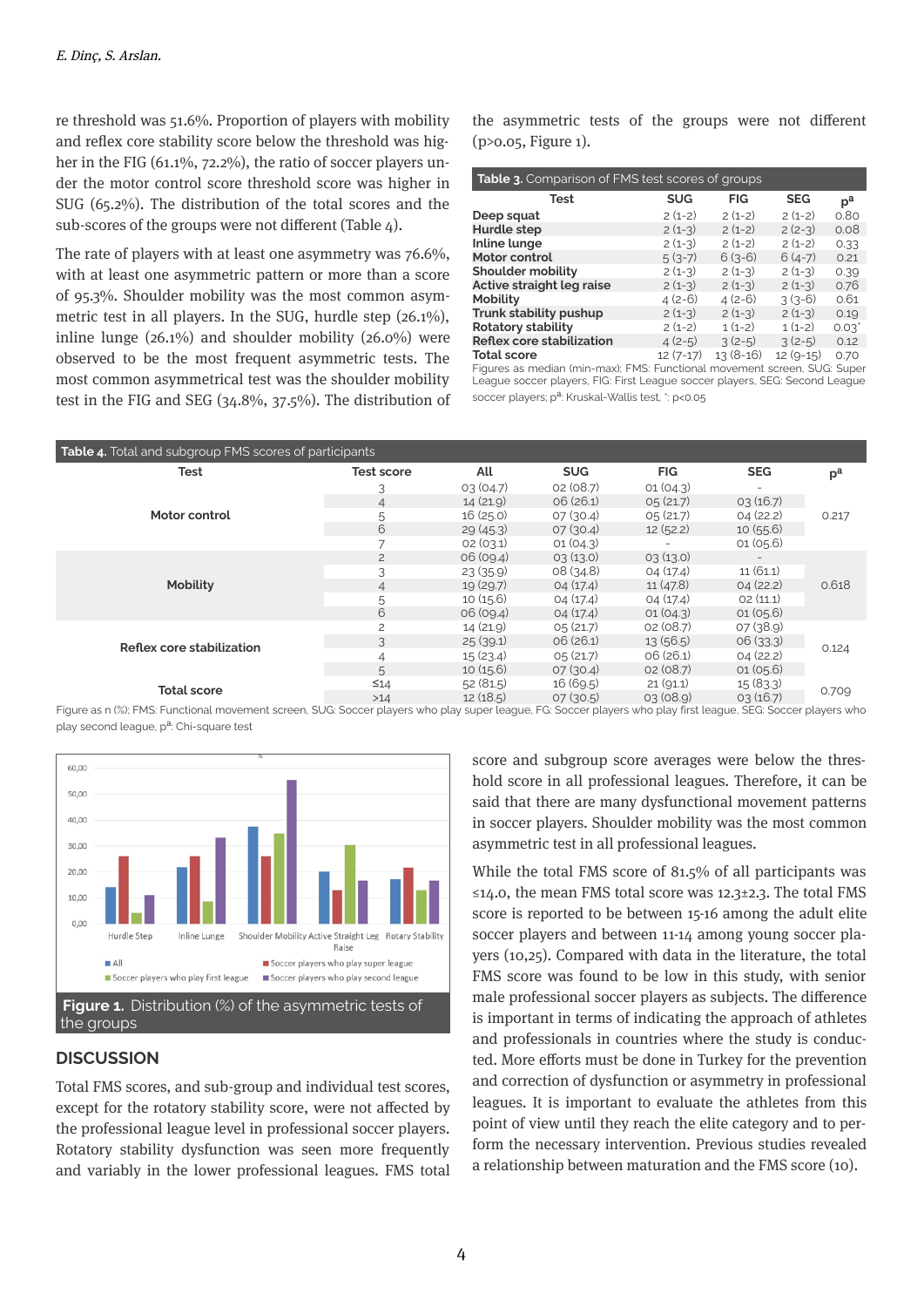It was found that the rate of at least one asymmetric pattern was 76.6%. Asymmetry rates obtained by FMS in soccer players vary. Zalai et al. specified the asymmetric pattern ratio in professional elite soccer players as  $40.0\%$  (26). In the study conducted by Marques et al. wth young soccer players as participants, the asymmetric pattern ratio was reported to be  $65.0\%$  (13). Considering that the participants of this study are elite professional soccer players, the asymmetry rate is quite high. In other words, volunteers are more likely to experience musculoskeletal injuries because it has been shown that athletes with asymmetrical patterns or who score  $\geq 1$  in any FMS test are more susceptible to musculoskeletal injuries than others (9). The high asymmetrical pattern rate can be explained by the fact that asymmetries are notdetermined and the programs required for the correction of the determined asymmetries are not adequately covered in team or individual training. However, Sprague et al. stated that asymmetries in soccer players can be corrected through corrective exercises (27).

It has been stated that features such as physical characteristics, muscle strength, endurance, injury rate, technical and tactical skills in soccer vary according to the competition category  $(14)$ . There are studies stating that even specific measurements are affected by the level of competition. Butler et al. reported that the results of dynamic balance were affected by the level of competition and that the findings improved as they reached the professional level (15). All this knowledge suggests that the level of competition can also affect FMS scores. Grygorowicz et al. (16) compared the FMS scores of female soccer players who pursue their careers at two different levels. They reported that those who were at the top level had hgher scores from the rotatory stability tests, while those who were at the lower level had better scores from the deep squat, inline lunge and active straight leg raise tests. Researchers stated that scores obtained from FMS tests may have different functional reasons and that muscle flexibility is one of them (16).

To the best of our knowledge, this is the first study to investigate how competition level affects FMS scores in male professional soccer players. According to the results of this study, it was observed that no FMS data except the rotatory stability test of the soccer players playing in three different professional leagues were different. It can be thought that many factors affected the similarity between other tests except the rotatory stability test. However, the main reason may be that asymmetries and dysfunctions are equally important in all three professional league levels. Therefore, it was concluded that similar efforts were made to reveal the asymmetries in soccer players, and to make the necessary intervention in the evaluated leagues. However, the high rate of asymmetry and dysfunction compared with the literature suggests that more efforts should be made in this regard.

The rotatory stability test was the only test that was differentiated between all tests in this study. The scores of the players in the Super League were better than others and the dysfunction rate was lower. The rotatory stability test is indicative of postural stability or reflex core stabilization. Previous studies have shown that there is relationship between competition level and postural stability in soccer players. Paillard et al. reported that national team players had better postural stability and were more successful in developing postural strategies than local players (28). Grygorowicz et al. reported that female soccer players playing in the upper league scored better in the rotatory stability test than those in the lower league  $(16)$ . In other words, the results of the literature and the results of the rotatory stability test in this study revealed that postural stability was affected by the level of competition.

It has been reported that technical skills and training experience may affect the results of the rotatory stability test in a way that more skills and experience will increase the test scores (16). It can be said that the difference found in this study may originate from these reasons. In addition, one of the factors that create the difference between professional leagues may be the importance given to the works carried out to improve the postural stability of soccer players in the Super League. There are some findings in the literature that support this idea. It has been previously reported that health professionals working in elite soccer clubs believe that one of the most mportant tools to protect soccer players from injuries is to increase body stabilization and to concentrate their exercises on these areas (29).

It was another remarkable point that the shoulder mobility test results were the determining factor in the rate of asymmetry and dysfunction. It seems that the participants of this study and the professionals who serve them do not give enough importance to upper extremity mobility in their works. However, it has been shown that upper extremity injuries are common in male elite soccer players and the upper extremity plays an important role in biomechanical maneuvers in soccer  $(30,31)$ . For this reason, paying attention to upper extremity exercises in soccer players will reduce injury rates and make a positive contribution to their performance.

This study has some limitations. The fact that descriptive data such as participants' training load, training experience, and past lower or upper league experiences were not questioned, made it difficult to interpret the results of the